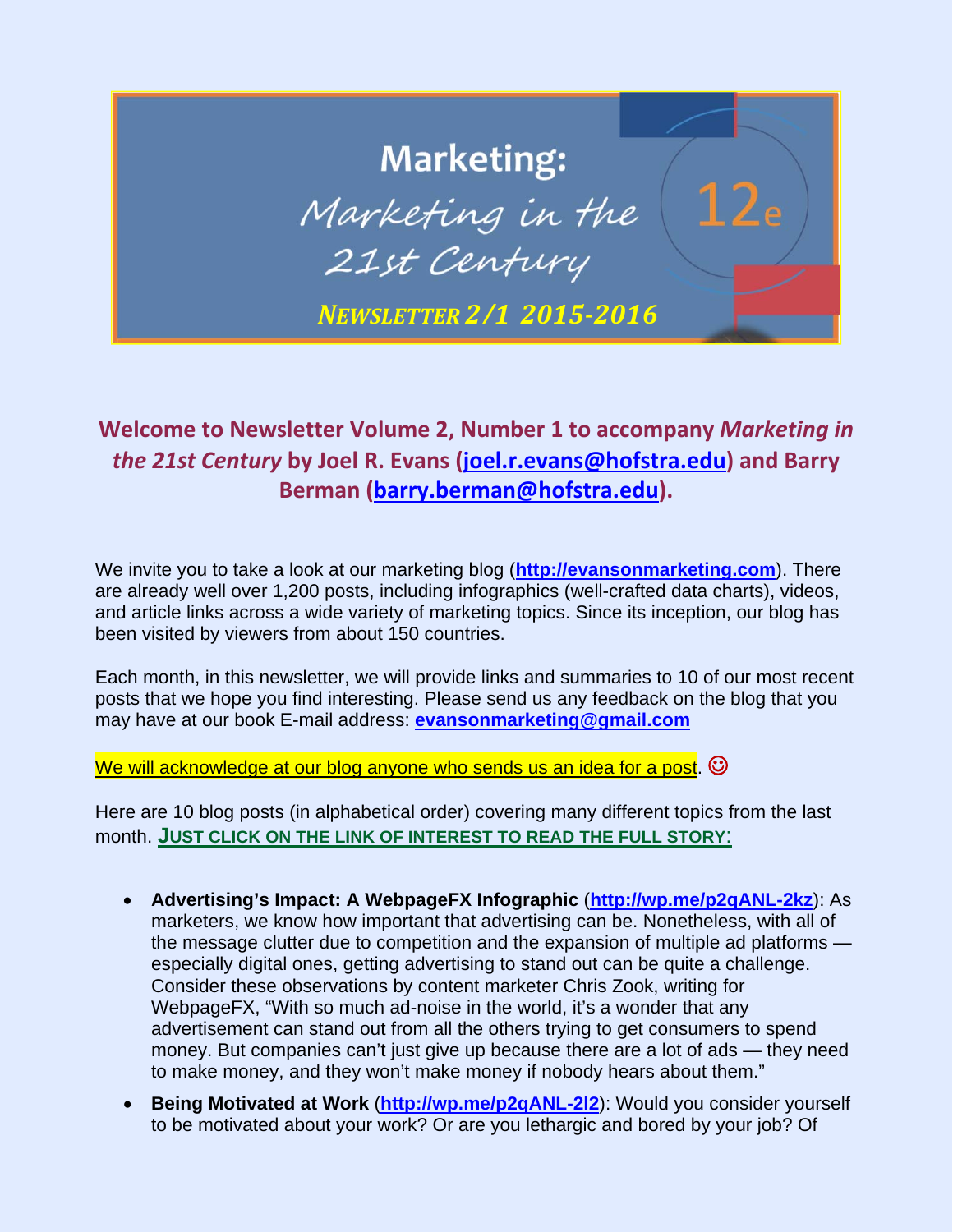course, we should want to answer yes to question 1 and no to question 2. Check out the infographic in this post to learn about seven of the most common reasons why people feel unmotivated at work — and how to fix them. You'll be back on your Agame in no time.

- **Career Advice from Learn How to Become** (**http://wp.me/p2qANL-2kQ**): Learn How to Become is an organization whose mission is to help students (or other aspiring professionals) understand what it takes to land their perfect career, from picking the right school all the way to climbing the company ladder. "We are passionate about creating a one-stop, comprehensive resource that can guide individuals." Learn How to Become has some excellent career resources at its Web site. At the top of the screen are several tools that are available from the Degrees by Career and Career Toolkit tabs. It also features these specific career advice sites **–**  15 Best Job Search Sites; Green Careers; Non-Profit Careers; Veteran's Guide to Getting Hired.
- **For What Career Are You Best Suited?** (http://wp.me/p2qANL-2jK) Are you uncertain about the best career path for you? Have you ever taken a career aptitude quiz? Here's an interesting, easy, and fun "Career Decoder" quiz from Careerealism to encourage you to think more about your career options: "Using a series of 'would you rather' questions, we navigate you through a quiz that determines where your strengths in the workplace connect to your motivation. The result? A breakdown of your workplace 'personas' and how they contribute to the success of the organization."
- **How to Know If Your Product Idea Has Potential** (**http://wp.me/p2qANL-2kc**): Not all product ideas that we come up with have commercial potential. So, how do we determine which ideas have the best odds of succeeding? For some tips, check out this *Inc.* video interview with Valerie Casey, who is the chief product officer at Samsung's Global Innovation Center. She talks about the difference among a feature, a product, and a business.
- **Online Customer Reviews Are Quite Important and Impactful for Local Businesses** (**http://wp.me/p2qANL-2kZ**): Customer reviews and comments made at social media sites can have a large impact on a company's image and performance, especially for local businesses. As eMarketer notes: **"**Customer reviews have gotten more important for local businesses over the years, according to research. And that means positive reviews appear to be having a bigger effect than in the past. Based on 2015 polling from local search marketing firm BrightLocal, more than two-thirds of US internet users trust businesses more because of positive online reviews."
- **Searching the Globe for Innovations** (**http://wp.me/p2qANL-2kL**): At one time, the United States dominated innovativeness around the globe. But, that has not been true for many years. And we now know that important innovations can pop up almost anywhere in the world. This past summer, CNET embarked on a global road trip to uncover innovations worldwide. "Join us to see where they landed, the people they met, the innovations they uncovered — all from the comfort of your armchair. At CNET News, we make adventure easy."